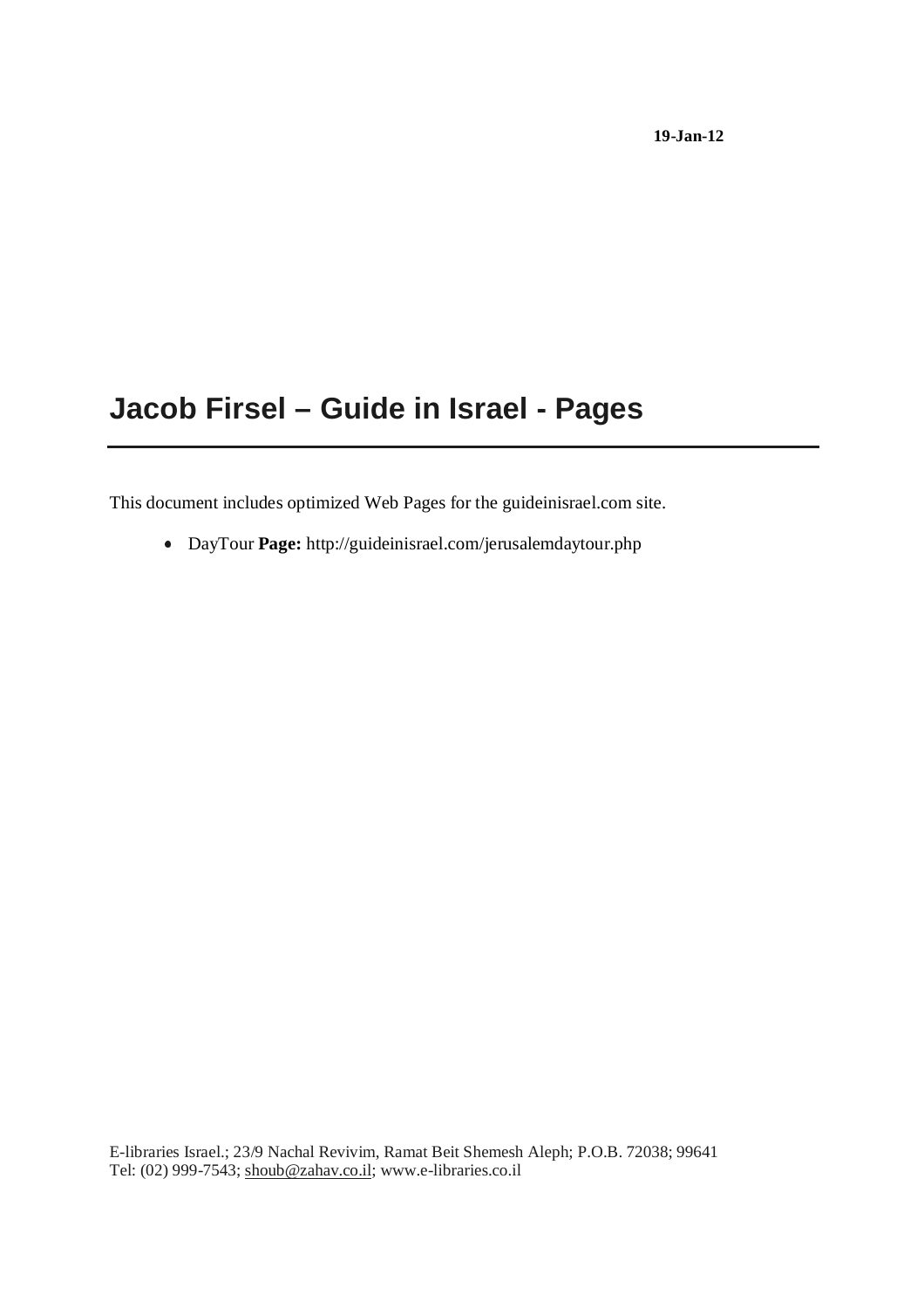# Guided Day Tours in Jerusalem

### Making the most of your one day visit!

For the Do-It-Yourself tourist, there are many resources, both on-line and off, where you can discover places to visit and venues to see in the City of Gold. But to truly cherish your memories, there is no substitution for touring Jerusalem with a licensed tour guide. **Jacob Firsel will take you on a Jerusalem day tour to sites you simply will not afford to miss**.

### 9:00 AM: Jerusalem's Old City – A Private Walking Tour

Jacob will navigate you through the Old City's four quarters- Jewish, Christian, Moslem and Armenian. He literally knows the ins and outs. Take in the scene, as you visit the *Western Wall Tunnels, Arab Shuk*, *Church of the Resurrection*, *Small Kotel* and more.

From the Old City, you will then be escorted to some of Jerusalem's most talked about venues, including:



- 
- **Hezekiah Tunnel:** A tunnel and ancient aqueduct under the City of David.<br>**Zedekiah's Cave**: An underground limestone quarry beneath the Old City's Moslem Ouarter.
- **Zedekiah's Cave**: An underground limestone quarry beneath the Old City's Moslem Quarter.<br> **The Citadel (Tower of David)**: A citadel from the times of King David that served to strength • **The Citadel (Tower of David)**: A citadel from the times of King David that served to strengthen the Old City's defenses. Old City's defenses.

#### 1:00 PM: Mount of Olives – A Breathtaking Sightseeing Experience

Just beyond the city walls to the east of the Temple mount, the Mount of Olives stretches a mile-long, paralleling the eastern wall of Jerusalem and offers visitors a breathtaking panoramic view over old Jerusalem.

From the Old City, Jacob will drive to the famed hillside, from where you will also visit the following East Jerusalem landmarks: